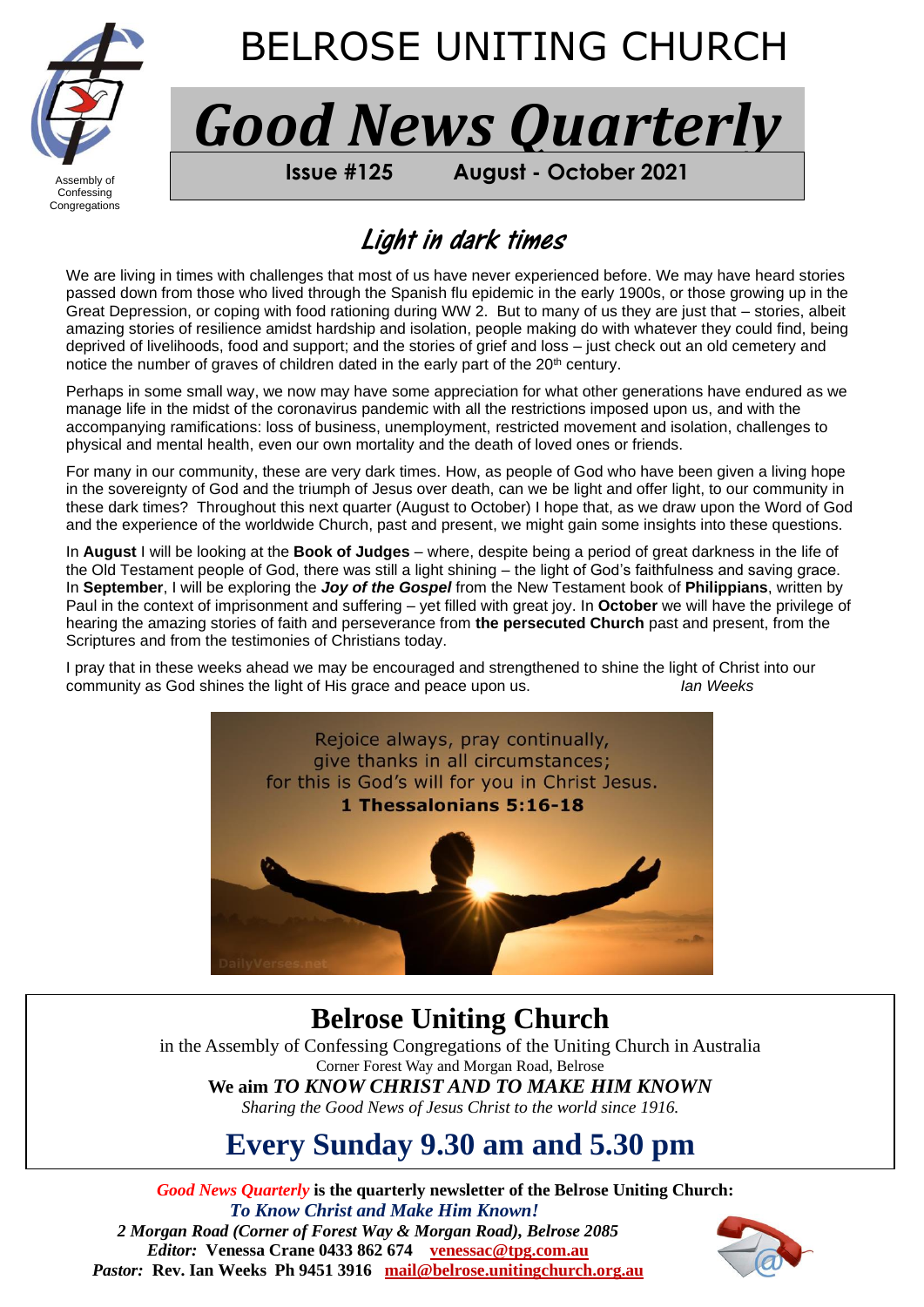### *Living in a Covid Community* **–** *How has lockdown affected us?* **Stories of Experiences in Lockdown**

I have asked some people to share their reflections on the covid lockdown, and how it has impacted them. Here are their stories.

### **Allison Pitt:**

I heard on the radio that just before COVID hit, a study announced that 8% of Americans suffered from significant anxiety and/or depression. The same study has just been completed 18 months later and the figure is now apparently 42%. So if you are feeling the pressure as the new COVID restrictions amp up - it means you are probably normal and have lots of company. As life hits us with the unexpected and we can't control what we thought we could in our comfortable zones, it is human to feel shocked and disorientated. But as we have the privilege to be Christians - we have a choice. We can lean into the drama. We can fill our thoughts with negativity, and therefore like sheep our feelings will follow - with self-pity and fear.

But for us in those difficult and challenging moments we can also choose to lean towards our loving Christ Jesus. We can seek His presence. We can pick up the bible. We can listen to uplifting worship music or a podcast with a strong biblical message. We can reach out and call a trusted friend who may be just as glad in the moment to hear from us.

These are ways we can protect from the inundation of media messages which seems intent in creating uncertainty and an atmosphere of negativity. How fortunate are we that we have a God who cares and can renew our hearts and minds? All we have to do is ask our Father in Heaven for help.

Venessa and I have observed to each other how fortunate we are to know that God has everything in hand. He knows the future and is in control, despite the superficial appearance that all is amiss. This gives a great steadfastness and sense of trust.

These times are when we can make the conscious choice to trust in God even though we may not understand what is happening or why. We find it is crucial to remind each other of God's love and His strength is our refuge. We often pray and sing the parts of praise songs we can remember, if we are challenged - especially when we hear of how others have been affected. We have watched as some friends of ours have crashed and burned during these unsettling times.

Times are tough for many. For example, Venessa's best friend was retrenched this week from a job she has held for 19 years. It is very difficult times for those who cannot be with those they love or are worried about their own or others' health. It is easy to fear. But how fortunate are we that we have a God who cares and can renew our hearts and minds? All we have to do is ask our Father in Heaven for his powerful, wise and love



and help. As Peter says (in 1 Peter 5:7) - *"There is no fear in love; but perfect love casts out fear, because fear involves punishment, and the one who fears is not perfected in love."*

Prayers for you, our Church family, and feel free to call me if you would like a friendly voice to hear how you are faring.

#### **David & Nicola Pengilly:**

We have been fortunate that lockdown has not impacted us greatly with regards to work. We both still have fulltime jobs locally. The nature of our roles means that we are both still going in to work on occasion, David particularly, as he has outdoor trades staff in the team that he manages. We both had periods of being unwell and

help me to remember that nothing is going to happen to me today that you and I together can't handle. Amen

off work, so it was easier to stay at home and rest.

We put ourselves into semi-lockdown as soon as the first cases in Sydney appeared, as we were booked to go to Western Australia in late June during the school holidays. We were trying to avoid accidently being in a Covid hotspot and not being able to travel. Our trip was of course cancelled, and we now have credits with a couple of companies that hopefully we will be able to use at some stage!

We were fortunate to get to our niece's wedding in the Blue Mountains the day we went into lockdown. We had to wear masks and the numbers at the reception were halved, but at least they could get married. We spent the weekend in Katoomba with our children and their

partners, so at least we got to see them also. Jackson and Erryn had 2 weeks in lockdown in Canberra as they had been in Greater Sydney when they returned to the ACT. It will be some time before we are able to see them, or Becky & Lachlan again.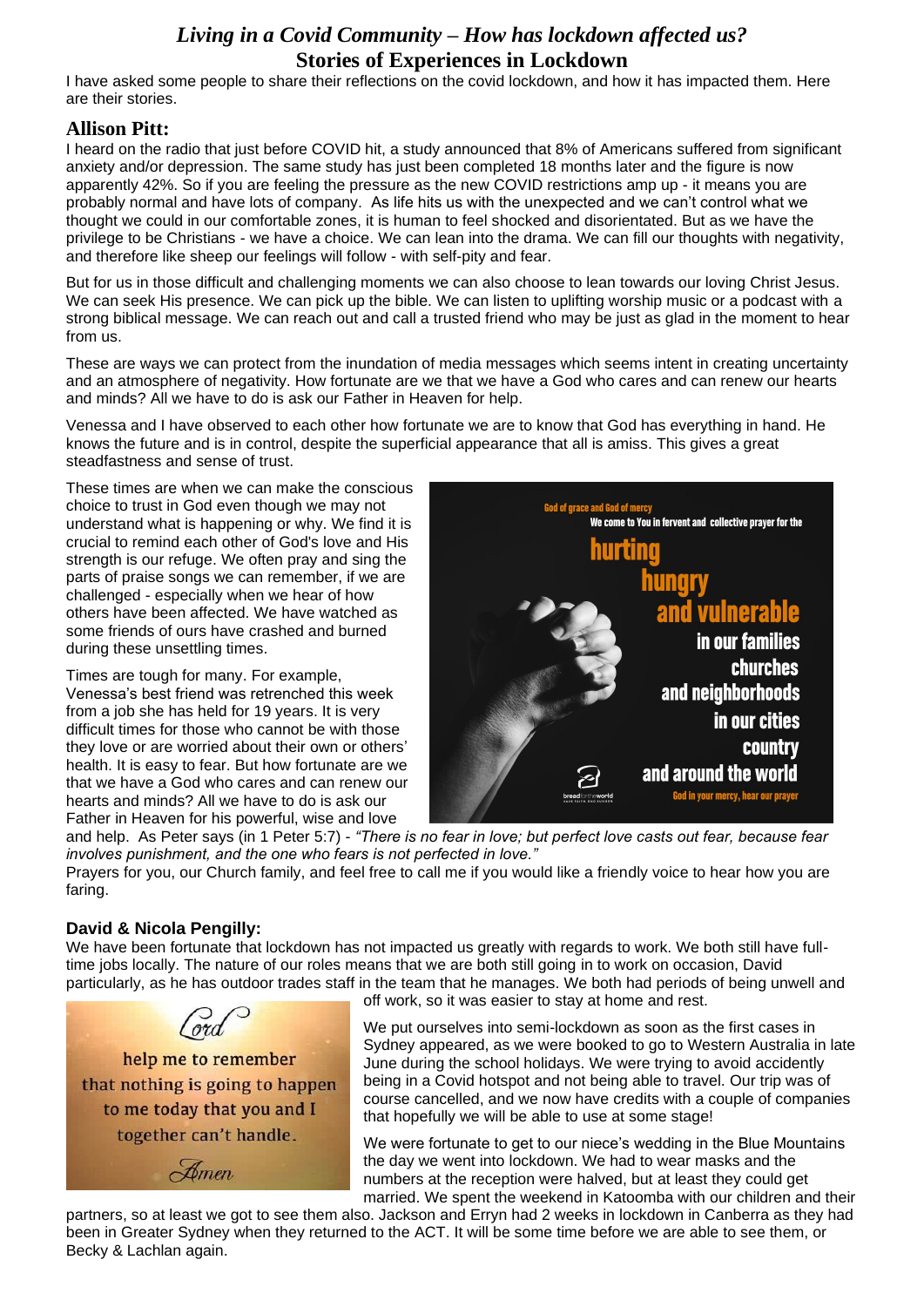We are keeping in touch with friends and family as much as we can via Zoom meets and phone calls. It is particularly difficult with Nicola's parents in lockdown in their Nursing Home – communication is difficult at the best of times, but at least we can see each other's faces on the screen.

We are watching church on-line from Holy Trinity Brompton in London – the church that started Alpha. We are also enjoying Ian's messages each week and continue to pray for our church family using the prayer diary. We are appreciating the extra time together and the time at home – and the opportunity to have a walk outside several times a day. It is also a time to reflect on the many blessings we have and a determination not to take these for granted.

#### *A different type of grief* **– A pastor's reflection on pandemic fatigue and "covid grief"**

*As we have endured the ravages of the coronavirus pandemic, some new words have entered our vocabulary: "pandemic fatigue" and "covid grief". What are they, and how can we manage them? The Rev Nich Cole, pastor of Mt Colah UC, counsellor, and Chaplain to NSW Rural Fire Service, shares some reflections on this new aspect of grief.*

We all know that grief comes after a loss of a loved one, a job, a relationship or the like. Sometimes however grief strikes before the event like when some people head to retirement, they lament the loss of their working life before it's ended. But what about covid grief? I would best describe this as the challenging and uncertain time living between potential infection and keeping safe or vaccinated into the new year. When this is mixed with the media commentary, it heightens our sense of fear, and perhaps brings some of us to a point of facing our mortality. We start thinking of the significant others in our lives, and what it would mean to us if we, or they, were infected or worse, our, or their, lives ended. It can easily lead to feelings of helplessness, despair and hopelessness.

Having dealt with grief in many different contexts over the years one of the more helpful things I and others have found is to name where we have been, where we are at and where we are heading with grief. It helps us wrestle some control back into our hands as we venture forwards again.

My **first encouragement** is that God is always with us and he will never fail us.

The **second** is, this is all written about through the scriptures, very prominently in the Psalms, so you can get into the scriptures and have a look.

My **third encouragement** is that we have one another. When we stop fellowshipping and being in a connected community we tend to listen more to the clashing worldly views of society and media, and not to God and his Word.

So let's journey through the **5 stages of grief** as it may help us understand the framework which some are operating under at this time.

**1. Denial** – You may have thought this covid virus won't affect you. You may have looked at other places and thought "*That's not going to happen to us"*. You may even have thought "*if we have a lock down it's only going to be for a week or two".* There is a tension here as we in Australia have lived in relative freedom compared to many other places, so we're lulled into a false sense of security. Denial can be a false protective mechanism to try to keep us positive when things around us start to fail.

**2. Anger** – Anger urges us to find someone to blame. We might be asking the questions: *Who created this? Why are people not wearing masks? Whose fault is this? Why didn't the government lock us down sooner, or later, or lock us down at all?* Anger allows us to set a blame point against someone or something. This can help us distance ourselves from the reality that we are becoming fully involved in the situation or circumstances.

**3. Bargaining** – This is where we seek to make deals with ourselves, or others, to change our situation*: If we all stay isolated for 2 weeks then we can lift the restrictions*. Bargaining can also take on a sneaky or deceptive aspect as we seek ways out of our situation: "*If I go 15kms from home when I am only allowed 10km"*, or *"How will they know if I go to meet up with friends while shopping?", "What legitimate excuse can I manufacture in order to go out?"* However when bargaining seems to fail we then move to stage 4…

**4. Depression** – You may feel lonely, sad, disconnected. The weight of this season falls on your shoulders and it seems that there is no joy in life at this time. Motivation drops, family and friends can even get the raw end of our words and attitude. We find more annoyance than positives in our day. Sometimes what we have thought would be a convenient & pleasant novelty like working from home and not having to commute, more flexible working hours, etc, are now seen as a burden, not a liberation.

**5. Acceptance** – This is the start of a new season when we realise what we are living in is the new normal. To enjoy life again, we need to see how this new season can best be engaged by us. Sure we are locked down, wearing masks, limited in connectedness… but in 2021 we still have the telephone, as well as Facetime, Zoom, Video chats, and more. And once lockdown is lifted, we will be able to socialise (safely!!) again.

The Old Testament character Job loses everything … family, wealth, status. Job is challenged to curse God and die. Job's reply astounds as he says: *"How can we only love God and give him praise when the seasons are good to us?*" Psalm 22 starts with *God, Why do you forsake me?* Yet it finishes with words of hope and triumph in God. In the New Testament Jesus reminds the people *"Come to Me, all you who are weary and burdened, and I will give you rest…. you will find rest for your souls. For My yoke is easy and My burden is light."* (Matt 11:28-30).

In this challenging time, can I encourage you to find a new way of connecting with others, of fellowshipping together, perhaps sharing in meals and coffee over the internet. It is easy to lie down and take on the despair of this world, however our call is to be Christ's ambassadors in these times. The world is watching and wants to know how we as Christians are going to deal with these challenges and where is God for us all. It is a tough season, but tough seasons come and go, and the product is a tough Christian with a testimony of hope!